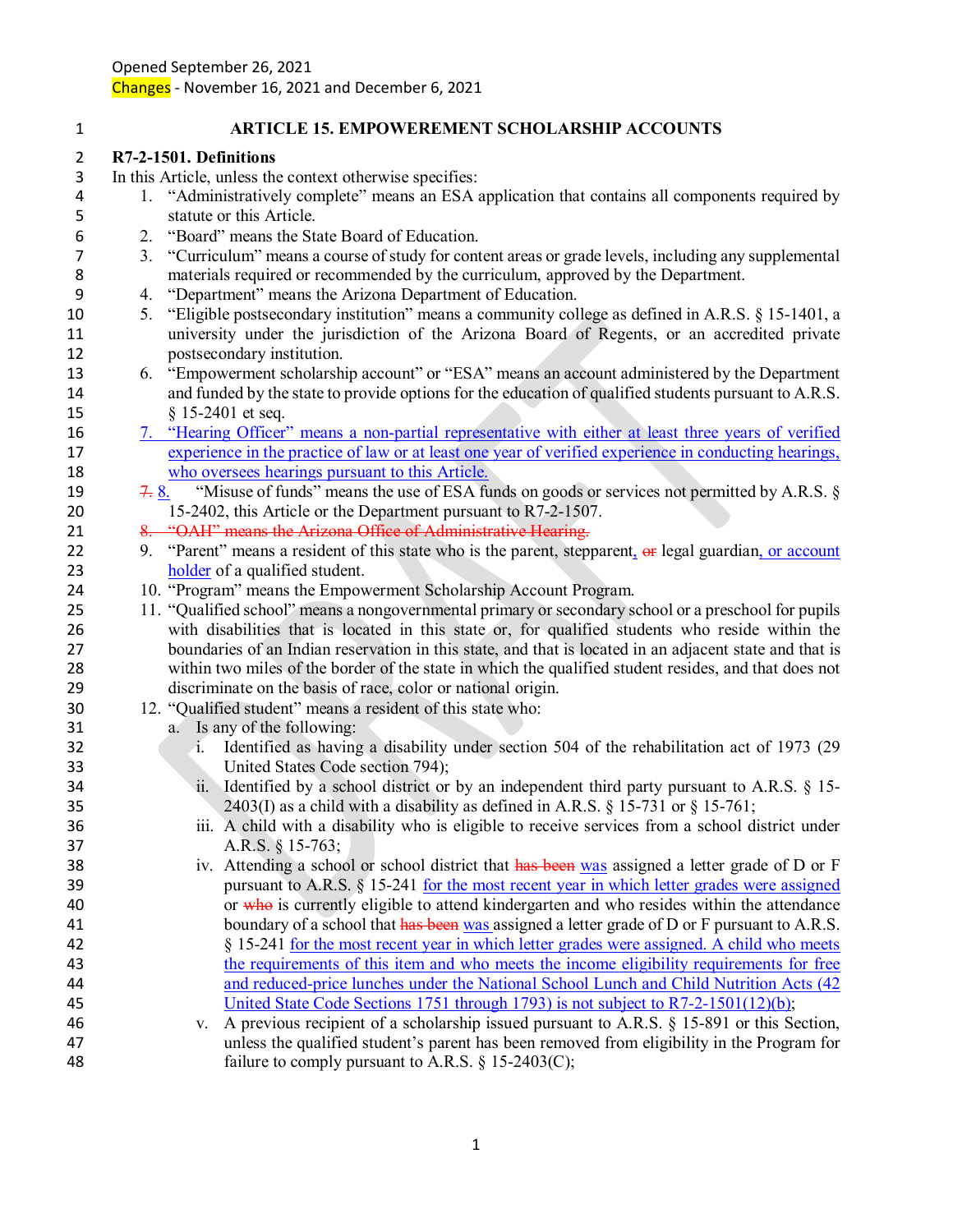|                                     |    | $1101111001$ and $20211100$ becoming                                                                                                                                                                                                             |
|-------------------------------------|----|--------------------------------------------------------------------------------------------------------------------------------------------------------------------------------------------------------------------------------------------------|
| $\mathbf{1}$<br>$\overline{2}$<br>3 |    | vi. A child of a parent who is a member of the armed forces of the United States and who is<br>on active duty or was killed in the line of duty. A child who meets the requirements of this<br>subsection is not subject to $R7-2-1501(12)(b)$ ; |
|                                     |    |                                                                                                                                                                                                                                                  |
| 4<br>5                              |    | vii. A child who is a ward of the juvenile court and who is residing with a prospective<br>permanent placement pursuant to A.R.S. § 8-862 and the case plan is adoption or                                                                       |
| 6                                   |    | permanent guardianship;                                                                                                                                                                                                                          |
| 7                                   |    | viii. A child who was a ward of the juvenile court and who achieved permanency through                                                                                                                                                           |
| 8                                   |    | adoption or permanent guardianship;                                                                                                                                                                                                              |
| 9                                   |    | ix. A child who is the sibling of a current or previous ESA recipient or of an eligible qualified                                                                                                                                                |
| 10                                  |    | student who accepts the terms of and enrolls in an ESA;                                                                                                                                                                                          |
| 11                                  |    | x. A child who resides within the boundaries of an Indian reservation in this state as                                                                                                                                                           |
| 12                                  |    | determined by the Department or a tribal government; or                                                                                                                                                                                          |
| 13                                  |    | xi. A child of a parent who is legally blind or deaf or hard of hearing as defined in A.R.S. §                                                                                                                                                   |
| 14                                  |    | 36-1941.                                                                                                                                                                                                                                         |
| 15                                  | b. | And, except as provided in $R7-2-1501(12)(a)(iv)$ and $R7-2-1501(12)(a)(vi)$ , who meets any of                                                                                                                                                  |
| 16                                  |    | the following requirements:                                                                                                                                                                                                                      |
| 17                                  |    | Attended a governmental primary or secondary school as a full-time student as defined in<br>1.                                                                                                                                                   |
| 18                                  |    | A.R.S. § 15-901 for at least the first 100 45 days of the current or prior fiscal year and who                                                                                                                                                   |
| 19                                  |    | transferred from a governmental primary or secondary school under a contract to                                                                                                                                                                  |
| 20                                  |    | participate in an ESA. Kindergarten students who are enrolled in Arizona online instruction                                                                                                                                                      |
| 21                                  |    | must receive 200 hours of logged instruction to be eligible pursuant to this subsection.                                                                                                                                                         |
| 22                                  |    | First, second and third grade students who are enrolled in Arizona online instruction must                                                                                                                                                       |
|                                     |    |                                                                                                                                                                                                                                                  |
| 23                                  |    | receive 400 hours of logged instruction to be eligible pursuant to this subsection. Fourth,                                                                                                                                                      |
| 24                                  |    | fifth and sixth grade students who are enrolled in Arizona online instruction must receive                                                                                                                                                       |
| 25                                  |    | 500 hours of logged instruction to be eligible pursuant to this subsection. Seventh and                                                                                                                                                          |
| 26                                  |    | eighth grade students who are enrolled in Arizona online instruction must receive 550 hours                                                                                                                                                      |
| 27                                  |    | of logged instruction to be eligible pursuant to this subsection. High school students who                                                                                                                                                       |
| 28                                  |    | are enrolled in Arizona online instruction must receive 500 hours of logged instruction to                                                                                                                                                       |
| 29                                  |    | be eligible pursuant to this subsection. For the purposes of this subsection, students may                                                                                                                                                       |
| 30                                  |    | accumulate days of enrollment and hours of instruction in the current or prior fiscal year,                                                                                                                                                      |
| 31                                  |    | or a combination thereof;                                                                                                                                                                                                                        |
| 32                                  |    | ii. Previously participated in an ESA;                                                                                                                                                                                                           |
| 33                                  |    | iii. Received a scholarship under A.R.S. § 43-1505 and who continues to attend a qualified                                                                                                                                                       |
| 34                                  |    | school if the student attended a governmental primary or secondary school as a full-time                                                                                                                                                         |
| 35                                  |    | student as defined in A.R.S. § 15-901 for at least 90 days of the prior fiscal year or one full                                                                                                                                                  |
| 36                                  |    | semester before attending a qualified school;                                                                                                                                                                                                    |
| 37                                  |    | iv. Was eligible for an Arizona scholarship for pupils with disabilities and received monies                                                                                                                                                     |
| 38                                  |    | from a school tuition organization pursuant to A.R.S. $\S$ 43-1505 or received an Arizona                                                                                                                                                        |
| 39                                  |    | scholarship for pupils with disabilities but did not receive monies from a school tuition                                                                                                                                                        |
|                                     |    |                                                                                                                                                                                                                                                  |
| 40                                  |    | organization pursuant to A.R.S. $\S$ 43-1505 and who continues to attend a qualified school                                                                                                                                                      |
| 41                                  |    | if the student attended a governmental primary or secondary school as a full-time student                                                                                                                                                        |
| 42                                  |    | as defined in A.R.S. § 15-901 for at least 90 days of the prior fiscal year or one full semester                                                                                                                                                 |
| 43                                  |    | prior to attending a qualified school;                                                                                                                                                                                                           |
| 44                                  |    | v. Has not previously attended a governmental primary or secondary school but is currently                                                                                                                                                       |
| 45                                  |    | eligible to enroll in a kindergarten program in a school district or charter school in this state                                                                                                                                                |
| 46                                  |    | or attended a program for preschool children with disabilities; or                                                                                                                                                                               |
| 47                                  |    | vi. Has not previously attended a governmental primary or secondary school but is currently                                                                                                                                                      |
| 48                                  |    | eligible to enroll in a program for preschool children with disabilities in this state.                                                                                                                                                          |
| 49                                  |    | 13. "Substantively complete" means an ESA application that meets all substantive criteria required by                                                                                                                                            |
| 50                                  |    | statute or this Article.                                                                                                                                                                                                                         |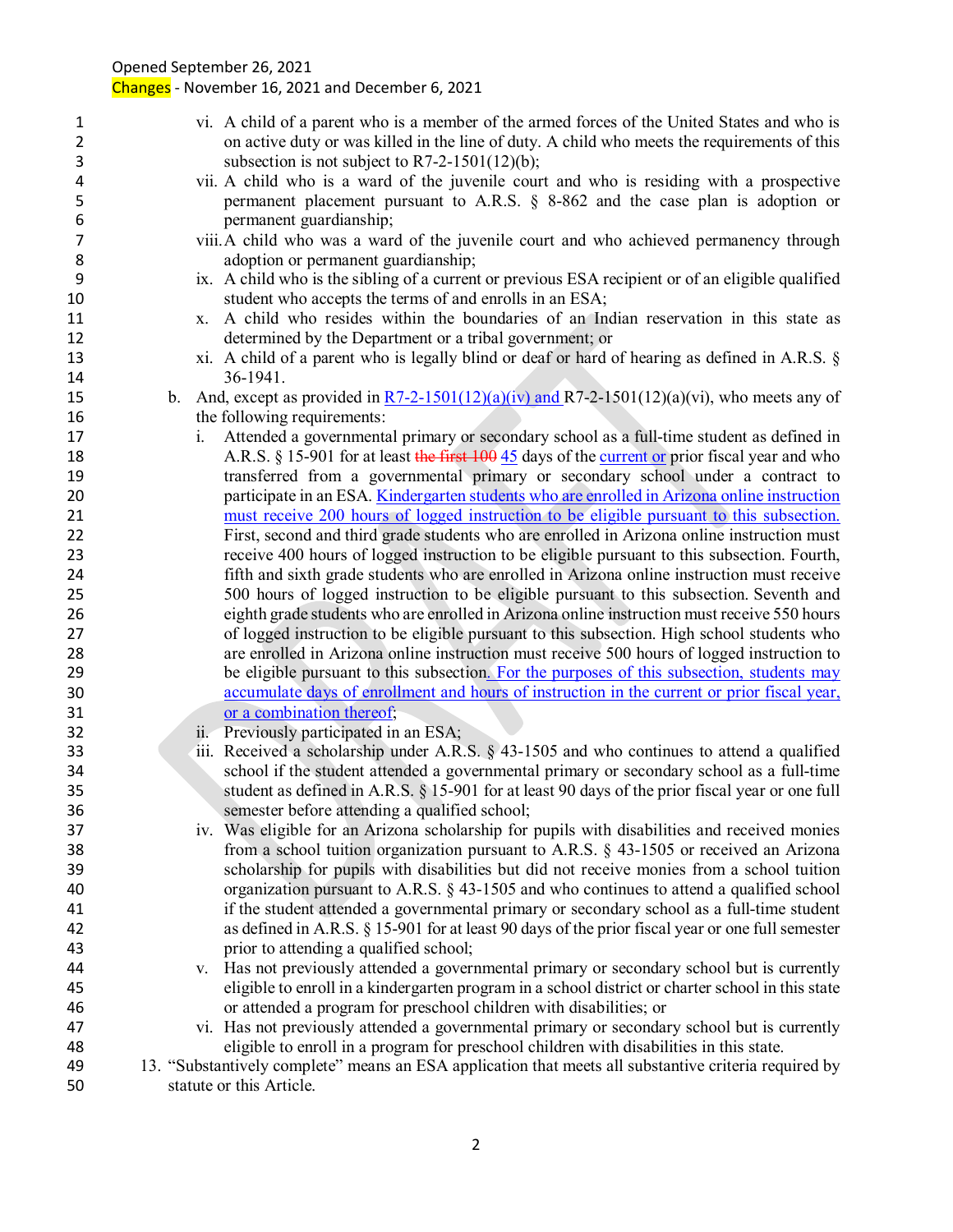Changes - November 16, 2021 and December 6, 2021

- 14. "Supplemental materials" referenced in A.R.S. § 15-2401(2), means relevant materials directly related to the course of study for which they are being used that introduce content and instructional strategies or that enhance, complement, enrich, extend or support the curriculum.
- 15. "Treasurer" means the Office of the State Treasurer.
- 16. Unless otherwise specifically defined herein, all defined terms shall have the same meaning as those ascribed to them in the A.R.S., Title 41.

## **R7-2-1502. General Provisions**

- **A.** This Section is adopted pursuant to A.R.S. § 15-2403.
- **B.** The Department and the Treasurer shall administer and provide general supervision and oversight of 10 the Program pursuant to A.R.S. § 15-2401 et seq and this Article.
- **C.** The Department and the Board shall include intermediate Saturday, Sundays, and legal holidays when computing days under this Article. If the final day of a deadline established pursuant to this Article falls on a Saturday, Sunday or legal holiday, the next business day is the final day of the deadline.
- **D.** Unless otherwise specified, the **Board and the** Department shall serve a notice or decision that **contains** 15 an appealable action under R7-2-1514 removes a parent from the Program, through personal delivery, 16 first class mail, or certified mail to the parent's last address with the Department, and also by any other method or methods that are reasonably determined to give actual notice to the parent, including 18 electronic mail, text message, phone call, or through an online portal. Each parent shall provide the 19 Department with the parent's mailing address, home address, phone number and email and shall inform 20 the Department of any change of mailing address, home address, phone number or email within 30 days 21 of the change of address. In addition to service through one of the methods described, the Department 22 shall also issue notices or decisions that contain an appealable action by any other method or methods 23 that are reasonably determined to give actual notice to the parent, including electronic mail, text 24 message, phone call, or through an online portal. For all other communications that do not contain 25 appealable actions notice of removal from the Program, the Board and the Department may communicate through any method or methods, including first class mail, certified mail, electronic mail, text message, phone call or through an online portal.
- **E.** A document is filed with the Board or the Department on the date it is received by the Board or the Department, as established by the Board's or the Department's date stamp on the face of the document. A notice or decision containing an appealable action issued by the Board or the Department pursuant
- to this Article is served on a party as follows:
- 1. On the date it is personally served,
- 2. Five days after it is mailed by first class mail, or
- 3. On the date of the return receipt if it is mailed by certified mail.

### **R7-2-1503. Department Responsibilities**

- The Department shall:
- 1. On or before March 1 of each year, provide the Board with a handbook, developed in consultation with parents of children on the Program, that includes information relating to policies and processes of ESAs and complies with A.R.S. § 15-2401 et seq and this Article. The Board shall adopt the handbook on or before May 1 of each year. The Board shall limit substantive changes to the handbook to once every three years. The Board may approve changes to the handbook more frequently than every three years to conform and comply with changes to statute or this Article or at the Board's discretion. The handbook shall be posted on the Department's website and distributed to parents and shall clearly identify changes from the prior version, and include the date and time the new handbook was changed;
- 2. Establish a dedicated call center for exclusive use for the ESA Program that works in conjunction with the Exceptional Student Services division of the Department or its successor division. Subject to review and approval by the Board, the Department may contract with a third party to operate the call center;
- 3. Implement customer service performance management policies, procedures, and metrics;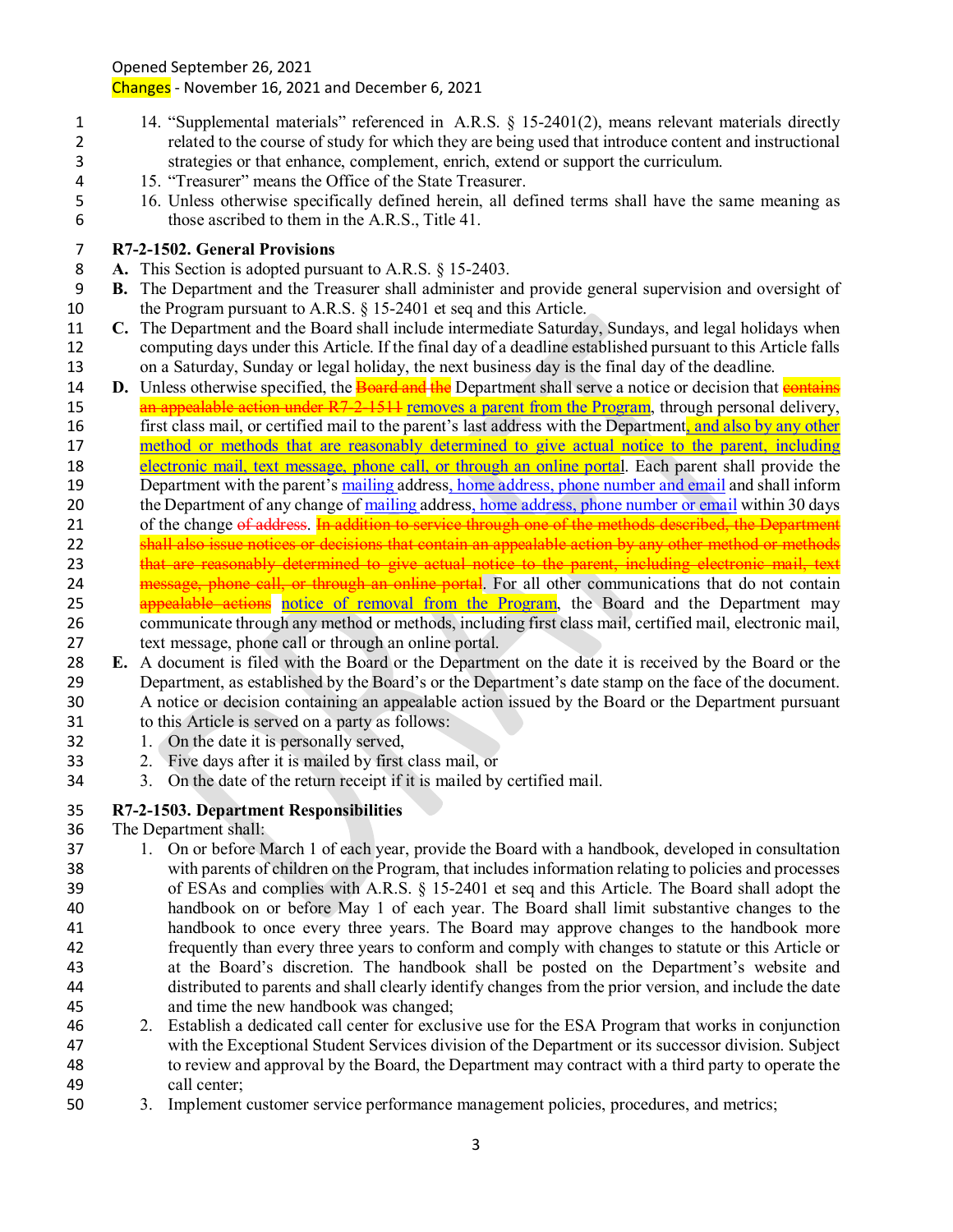Changes - November 16, 2021 and December 6, 2021

- 4. Provide training to parents who use the private financial management firm contracted to assist with financial management of the program;
- 3 5. Beginning with the first regular Board meeting of 2021, Provide a quarterly report to the Board on the ESA Program, including:
- a. The number of students in the program disaggregated by eligibility, grade level and the school district or charter school associated with each student;
- b. The annual award amount associated with each student;
- c. The number of ESA applications received, approved and denied in the preceding quarter, including the justification for the denied applications;
- 10 d. The number of applications processed within 45 30 days of receipt and the number of administratively incomplete applications;
- e. A summary of any parent input or feedback collected pursuant to R7-2-1503(6) and how the Department is responding to concerns submitted as part of the process;
- f. Information on the private financial management firm contracted to assist with financial management of the Program, including:
- i. The number and eligibility type of accounts utilizing the firm,
- ii. The number of providers and vendors on the firm's platform,
- iii. Communications and training provided to parents,
- iv. Concerns from parents submitted to the Department, the Treasurer and the private financial management firm and how the Department, Treasurer and private financial management firm are addressing the concerns, and
- 22 v. Any other information the Board requests.
- g. Information regarding appeals filed with the Board that were resolved prior to a hearing.
- h. Any other information the Board requests.
- 6. Establish and provide to the Board a process to collect parent input and feedback regarding the Program.

## **R7-2-1504. Application and Account Activation**

- **A.** The Department shall accept applications to participate in the Program between July 1 and June 30 of each year.
- **B.** The Department shall provide information for prospective applicants on eligibility.
- **C.** The Department shall enroll and issue an award letter to eligible applicants within 45 30 days after receipt of a completed application and all required documentation. The award letter shall include information on how to activate the account and the amount of ESA funding the student will receive.
- **D.** Within 30 days of issuing the award letter, the Department shall issue the contract to eligible applicants.
- **E.** Prior to issuing a notice of a denied application, the Department shall provide notice describing the administrative or substantive incompleteness of the application and provide the applicant 30 days to provide the missing documentation or information. The Department shall include the justification for the denial and, if the application was substantively incomplete, the Department shall include the applicant's right to appeal.
- **F.** Pursuant to R7-2-1511, a person who has had an application denied due to being substantively incomplete may file a written request for a hearing within 30 days after being served the notice of denial. Administratively incomplete applications are not appealable.
- **G.** If the Board finds in favor of a parent who appealed a denied application, the Department shall expedite the contract and funding to the parent to the extent possible.

### **R7-2-1505. Contract Between Parent and Department**

- **A.** To enroll a qualified student in an ESA, a parent of the qualified student shall sign a contract with the Department. The parent:
- 1. Shall use a portion of the ESA monies allocated annually to provide an education for the qualified student in at least the subjects of reading, grammar, mathematics, social studies and science, unless the ESA is allocated monies according to a transfer schedule other than quarterly transfers pursuant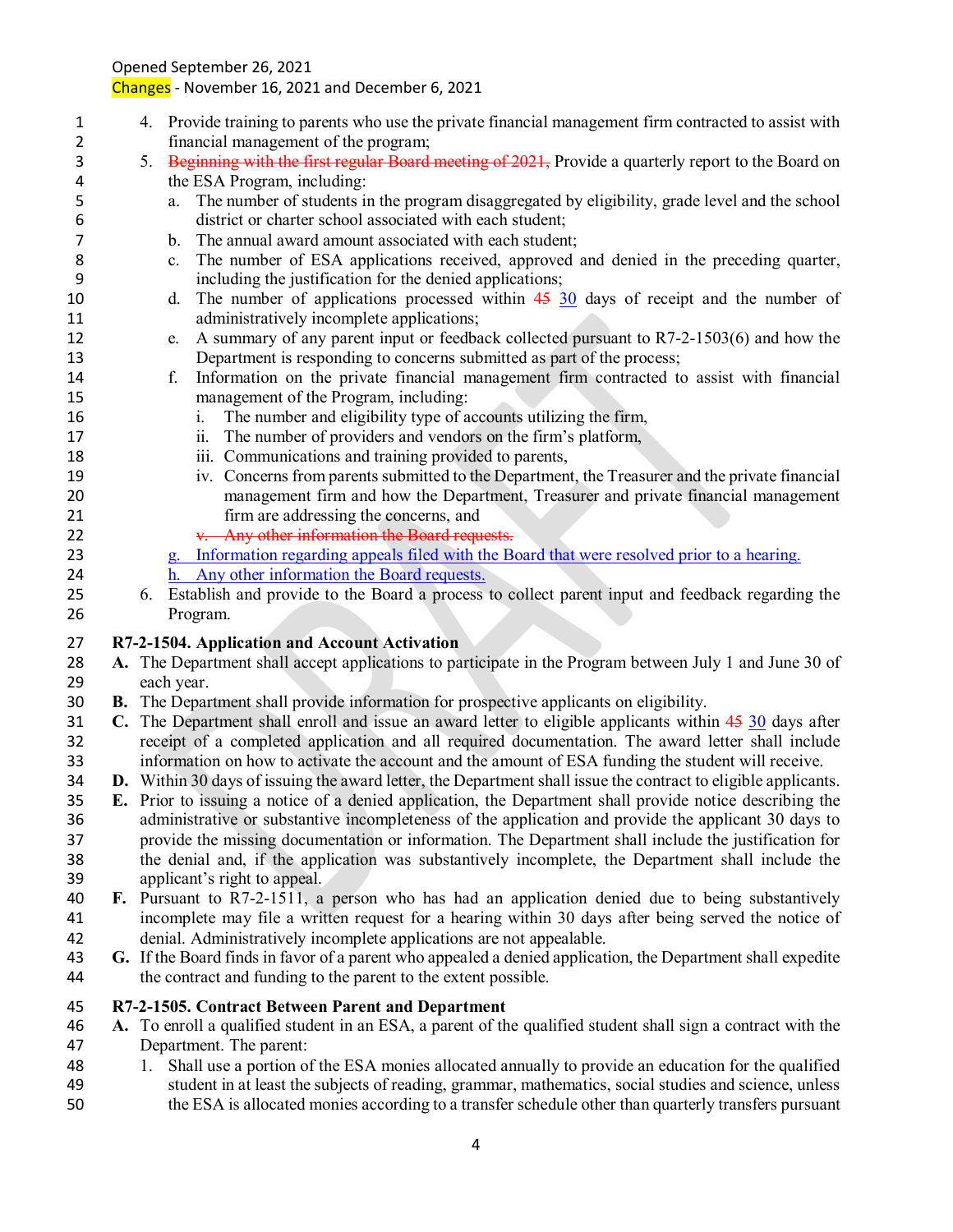- to A.R.S. § 15-2403(F). This subsection does not require a parent to spend a portion of ESA monies on each subject every quarter; 2. Shall not enroll the qualified student in a school district or charter school, and shall release the school district from all obligations to educate the qualified student. This subsection does not: a. Relieve the school district or charter school that the qualified student previously attended from 6 the obligation to conduct an evaluation pursuant to A.R.S. § 15-766, or<br>b. Require a qualified student to withdraw from a school district or charter s b. Require a qualified student to withdraw from a school district or charter school in order to apply for an ESA. 3. Shall not accept a scholarship from a school tuition organization pursuant to A.R.S., Title 43 concurrently with an ESA for the qualified student in the same year a parent signs the contract **pursuant to this Section;**  4. Shall use the monies deposited in the qualified student's ESA only for the expenses listed in A.R.S. § 15-2402(B)(4); 14 5. Shall not file an affidavit of intent to homeschool pursuant to A.R.S. § 15-802(B)(2) or (3); 6. Shall not use monies deposited in the qualified student's account for any of the following: a. Computer hardware or other technological devices, except as provided in R7-2-1505(B); b. Transportation of the pupil; or c. Consumable educational supplies, including papers, pens or markers. 19 7. Shall submit expense reports expenses and documentation as required in R7-2-1508. **B.** If a qualified student meets any of the criteria specified in A.R.S. § 15-2401(7)(a)(i), (ii), or (iii), as determined by a school district or by an independent third party under A.R.S. § 15-2403(I), the qualified student may use the following additional services: 23 1. Educational therapies from a licensed or accredited practitioner or provider including and up to any amount not covered by insurance if the expense is partially paid by a health insurance policy for the qualified students, 2. A licensed or accredited paraprofessional or educational aide, 3. Tuition for vocational and life skills education approved by the department, and 4. Associated goods and services that include, but are not limited to, educational and psychological evaluations, assistive technology rentals and braille translation goods and services approved by the Department. Associated goods as described in this subsection may include computer hardware or technological devices that assist in accessing educational materials or services and that are associated with the qualified student's needs. Parents that are seeking to use Program funds for an associated good or service pursuant to this subsection shall provide to the Department the special education course of 34 study, service or educational need that the good or service is associated with or may provide the Department with the most current individualized education program, evaluation, or a letter from a qualified service provider. Parents are not advised to contact their districts seeking to update or change their students' individualized education programs or request special education reevaluations in order to make ESA purchases. **R7-2-1506. Contract Renewal A.** A parent is eligible to renew an ESA if: 41 1. Pursuant to R7-2-1508, the parent submitted expenses and documentation or submitted quarterly 42 expense reports, as if required in R7-2-1508 attestations; 43 2. If required, the Department approved the quarterly expense reports expenses pursuant to R7-2- 1508; 3. The parent spent monies to provide an education in at least reading, grammar, mathematics, social 46 studies, and science for the contract year pursuant to  $R7-2-1505(A)(1)$ ; and 4. The parent does not owe the Department monies for disallowed expenses. A parent remains eligible
- to renew an ESA if the parent has an unresolved appeal regarding a disallowed expense. **B.** A student with a disability as defined in A.R.S. § 15-2401(7)(a)(i), (ii), or (iii), as determined by a
- school district or by an independent third party under A.R.S. § 15-2403(I), may continue on the Program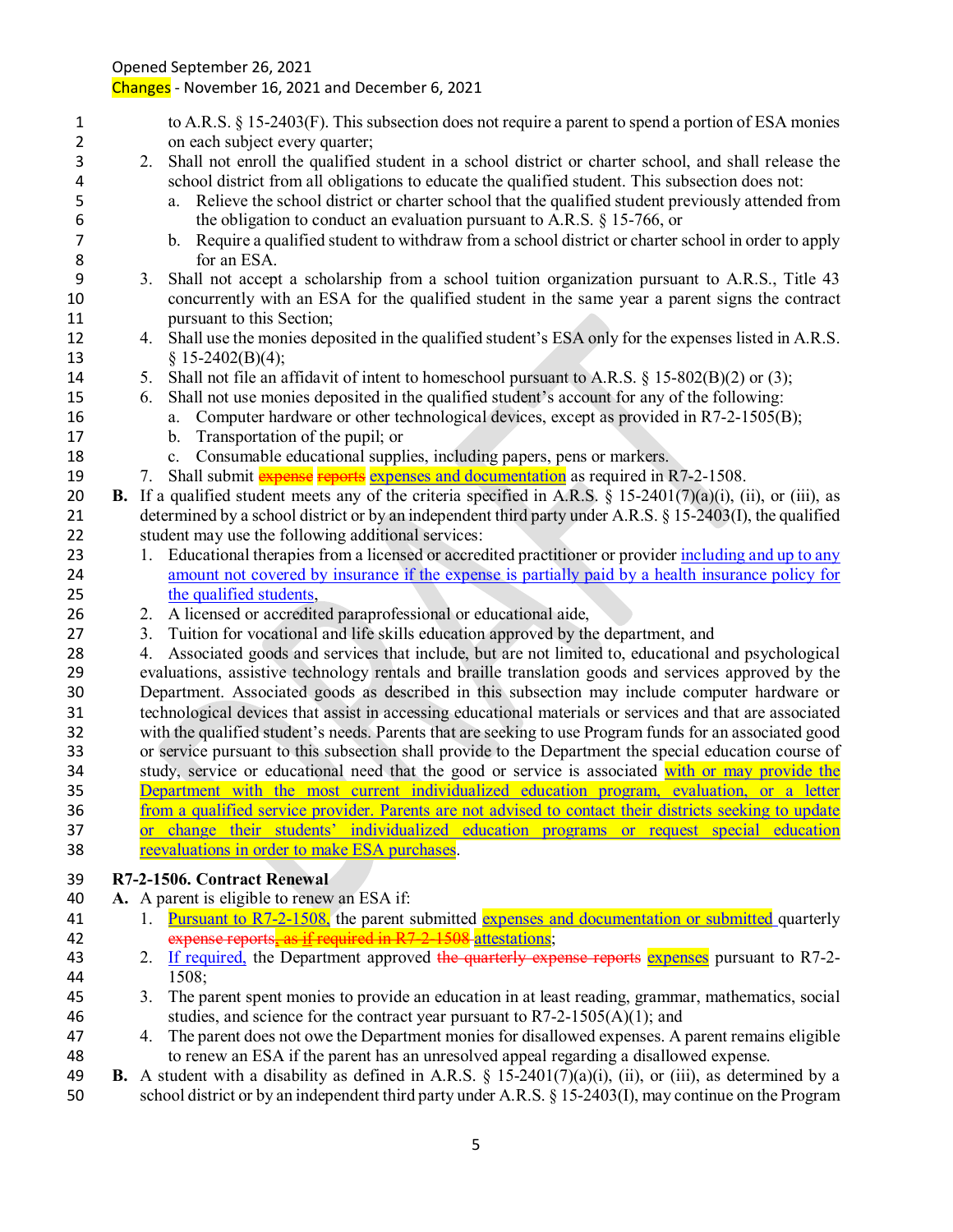Changes - November 16, 2021 and December 6, 2021

- until the end of the school year in which the student reaches the age of 22, if the student or the parent provides documentation to the Department that demonstrates the student has not finished high school.
- **C.** A parent shall renew ESAs on an annual basis as follows:
- 1. The Department shall provide renewal contracts on or before May 1 to each parent who meets R7- 2-1506(A) of this Section;
	-
- 6 2. Each parent shall submit the renewal contract to the Department on or before June 30; and 3. Within 30 days of receipt, the Department shall notify each parent of the renewal of the co 3. Within 30 days of receipt, the Department shall notify each parent of the renewal of the contract. The Department may provide notification through an online portal.
- **D.** If a parent does not submit a renewal contract pursuant to R7-2-1506(C), the Department shall 10 temporarily **suspend** close the account and cease funding to the ESA until the parent submits the 11 appropriate signed renewal contract. During the temporary closure, funding shall remain in the account until the parent signs the appropriate renewal contract in a format provided by the Department or the 13 Department closes the ESA pursuant to R7-2-1506(E).
- **E.** After an **account ESA** has been temporarily **suspended** closed for non-renewal pursuant to R7-2-15 1506(D), a parent may submit the appropriate signed renewal contract to the Department in a format 16 provided by the Department to reactivate the **account** ESA. If a parent does not submit a renewal contract for a period of three academic years, the Department shall provide notice through certified mail, email and telephone, if applicable, that the ESA will be closed. To renew the ESA, the parent shall submit a renewal contract within 60 days of receipt of the notification. If the parent does not submit a renewal contract within 60 days, the Department shall close the ESA and return any remaining 21 monies in the ESA to the state general fund. Notwithstanding  $R7-2-1506(C)(1)$  and (2), a parent may 22 submit a the appropriate signed renewal contract between July 1 and June 30 for the purposes of this subsection.
- **F.** Notwithstanding R7-2-1506(E), on the qualified student's graduation from a postsecondary institution or after any period of four consecutive years after high school graduation in which the student is not enrolled in an eligible postsecondary institution, but not before this time as long as the accountholder continues using a portion of account monies for eligible expenses each year and is in good standing, the qualified student's Arizona empowerment scholarship account shall be closed and any remaining monies shall be returned to the state general fund.
- **G.** Pursuant to R7-2-1511, a parent whose contract was not renewed by the Department may file a written request for a hearing within 30 days after being served the notice of the non-renewal.
- **H.** At the written request of a parent, the Department shall extend the renewal contract timeframe for up to 30 days from the deadline prescribed in this Section if the parent demonstrates hardship, including an act of God or similar circumstance that prevented the parent from responding by the deadline.

## **R7-2-1507. Use of Funds**

- **A.** The Department shall establish and maintain a database of approved expenses and disallowed expenses for the current and upcoming fiscal years pursuant to A.R.S. § 15-2401 et seq, and this Article. The Department shall make the database available to parents online and disaggregate the approved expenses by eligibility category.
- **B.** The Department shall establish a process to review an expense before making an administrative 41 decision to deny the expense. The Department shall make provide a copy of the process-publicly 42 available and provide a copy to the Board and publish include the process online in the handbook 43 adopted pursuant to R7-2-1503.
- **C.** The Department shall not request repayment for an expense it has approved for a specific ESA. The Department shall treat similar expenditures by similarly situated account holders in the same manner 46 so long as the account holder provides sufficient documentation to support the expense. This Section
- does not create authorization for an account holder to expend funds in a manner not permitted by statute. **D.** Pursuant to R7-2-1511, a parent who has had an expense disallowed by the Department may file a
- written request for a hearing within 30 days after being served the notice of the disallowed expense.
- **R7-2-1508. Review of Expenses**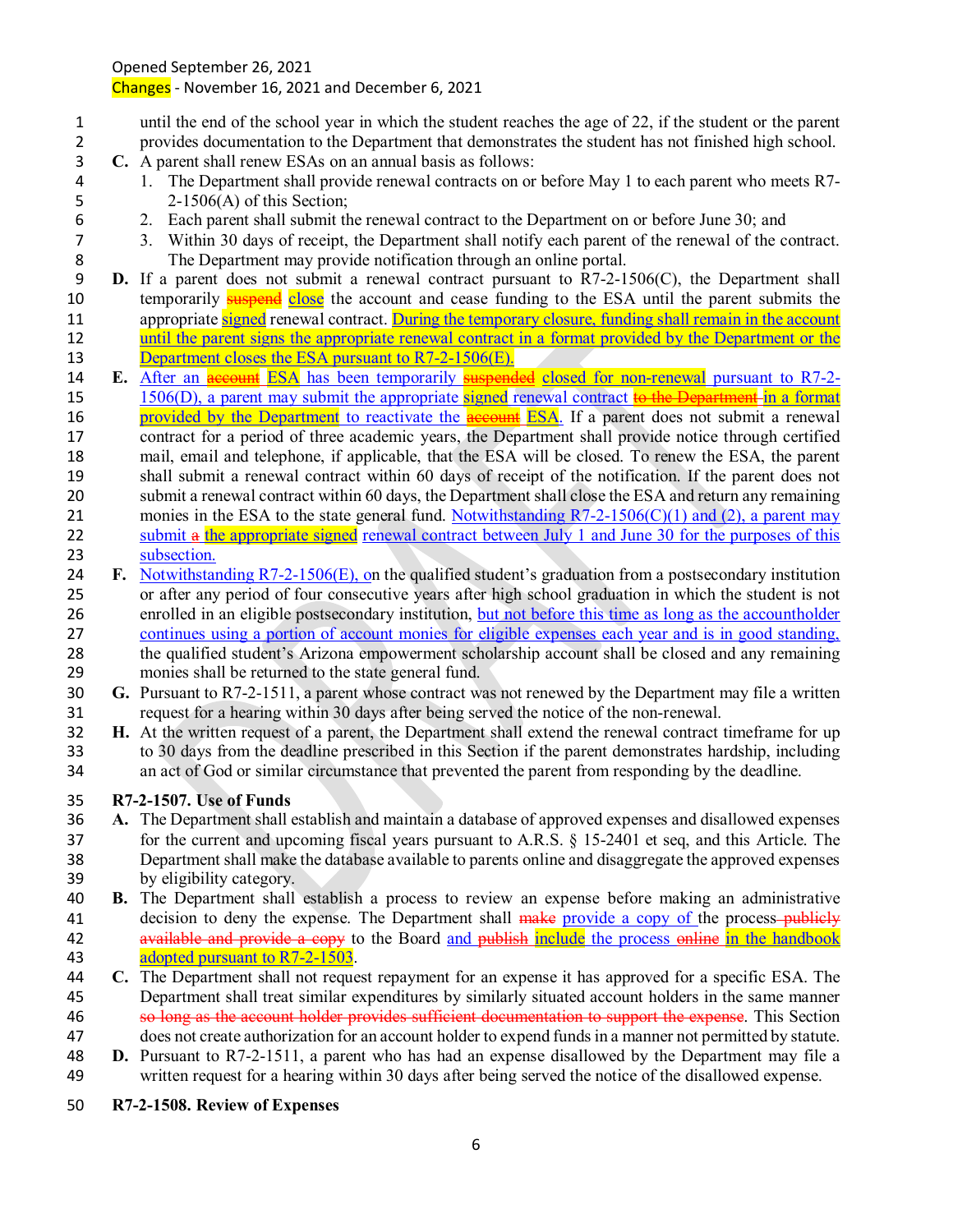Opened September 26, 2021 Changes - November 16, 2021 and December 6, 2021

1 **A.** The Department shall conduct or contract for review of quarterly expenses pursuant to this Section to **EXECUTE:** ensure monies are used only for approved expenses. The Department may conduct or contract for 3 random or annual audits as needed to ensure monies are used only for expenses that were approved or 4 allowed at the time the expense was made. The Department shall use record retention requirements that<br>5 were in place at the time the expense was made to determine compliance. The Department may only were in place at the time the expense was made to determine compliance. The Department may only 6 audit account activity from the last two fiscal years, including the current fiscal year.<br> **B.** The Department shall provide annual notice to each parent of when and how the **B.** The Department shall provide annual notice to each parent of when and how the Department will 8 conduct reviews of expenses and audits. The notice may be provided in the handbook adopted pursuant 9 to R7-2-1503. Notwithstanding any other Section, the Department may review expenses less frequently 10 using a risk-based approach, if the Department provides notice to parents and the Board pursuant to 11 this section. 12 **C.** Except as provided in R7-2-1508(J), Parents shall submit quarterly expense reports expenses that shall 13 include, but are not limited to, the following: 14 1. Invoices for each vendor, individual or product; 15 2. Invoices for private schools, which shall include the following: 16 a. The name of the qualified student, 17 b. The name of the private school, 18 c. The transaction date, 19 d. Tuition or fee amounts, and 20 e. Total charged to the card, and for reimbursements, proof of method of payment; 21 3. Invoices for tutors, paraprofessionals, service type or therapists which shall include: 22 a. Name of the qualified student, 23 b. The name of one of the following: the vendor, facility, therapist or tutor, 24 c. A description of the services, 25 e. d. The transaction date, 26 d. e. The rate amounts, 27 **e.**  $\frac{e}{2}$  Any processing fees, and 28 **f. g.** Total charged to the card, and for reimbursements, proof of method of payment. 29 **D.** Except as provided for in R7-2-1508(J), For debit card transactions, a parent shall submit all quarterly 30 debit card transaction expense reports receipts to the Department as follows: 31 1. On or before September 30 for quarter one, 32 2. On or before December 31 for quarter two, 33 3. On or before March 31 for quarter three, and 34 4. On or before June 30 for quarter four. 35 **E.** The Department shall review and approve quarterly expense expenses reports and make its next 36 quarterly disbursement of funds within 30 days of the deadlines prescribed in R7-2-1508(D). 37 **F.** On receipt and approval of the quarterly debit card transaction expense reports receipts or **38 reimbursements**, the Department shall notify the parent through electronic mail or through an online 39 portal. Notwithstanding any other Section, the Department may review expense reports expenses less 40 **frequently based on a risk-based approach**. The Department shall not withhold funds for a subsequent 41 quarter if it fails to review a quarterly expenses, debit card transaction expense reports receipts or 42 reimbursements within 30 days of the deadline. A parent may submit a corrected debit card transaction 43 expense report receipts any time prior to the quarterly submission deadline. 44 **F.** G. If a parent fails to submit a quarterly debit card transaction expense reports receipts, if required, by 45 the deadlines prescribed in R7-2-1508(D) or submits  $\frac{d}{dt}$  incomplete  $\frac{d}{dt}$  debit card transaction 46 expense **reports** receipts or reimbursements, the Department shall: 47 1. Serve notice to the parent of the deficiencies, 48 2. Provide the parent 10 days from the date of receipt of the notice to submit  $\frac{d}{dx}$  complete  $\frac{d}{dx}$ 49 debit card transaction expense reports receipts or reimbursements, and 50 3. Review **quarterly** debit card transaction expense reports receipts or reimbursements submitted 51 pursuant to this subsection within five days of receipt from the parent.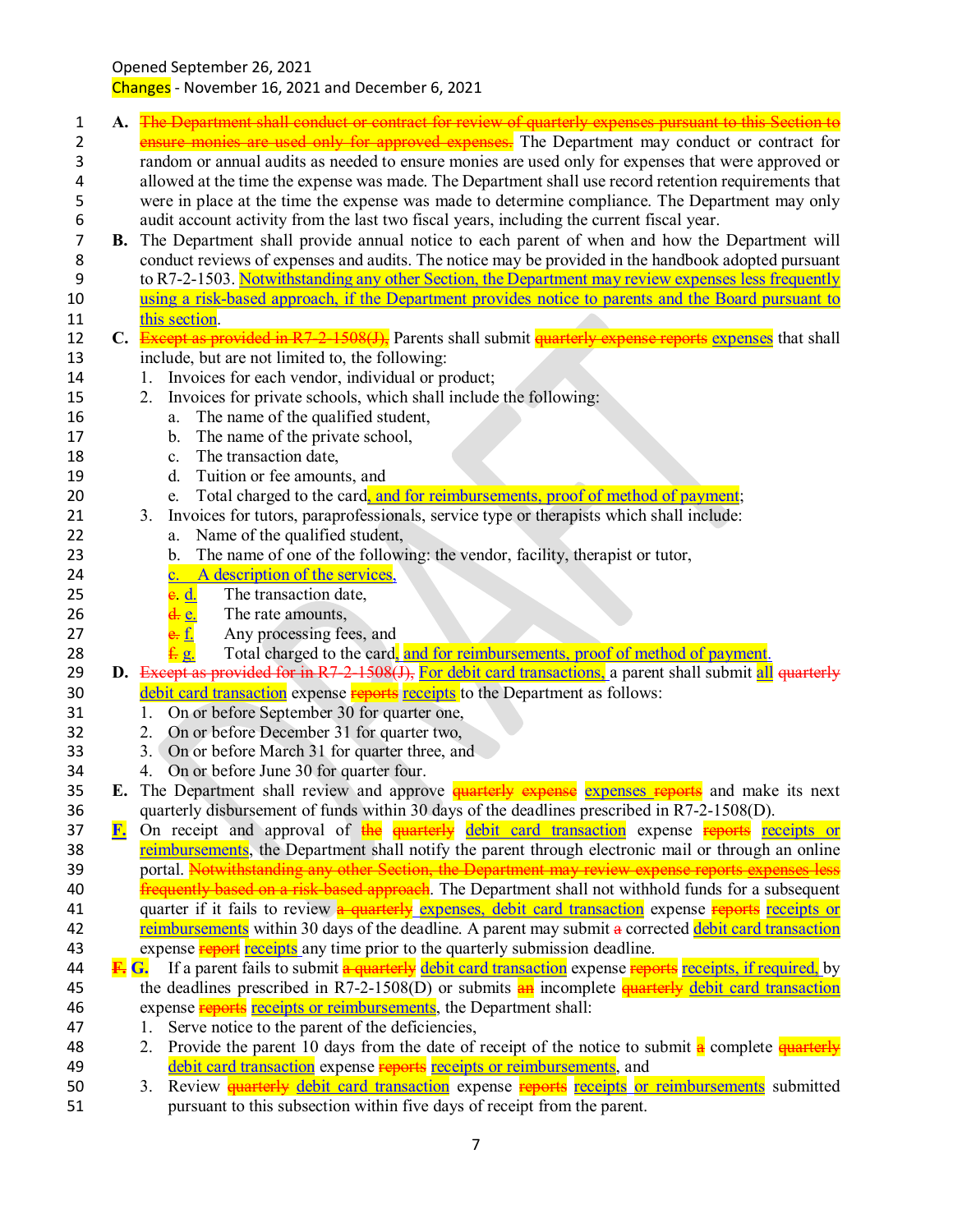Changes - November 16, 2021 and December 6, 2021

- **G. H.** Following the 10 day period provided in R7-2-1508(F)(2) R7-2-1508(G)(2), the Department may 2 remove a parent from the Program for failing to submit  $\frac{a}{r}$  required  $\frac{a}{r}$  equarterly debit card transaction 3 expense **reports** receipts or failing to correct the deficiencies in an incomplete quarterly expense report 4 of a debit card transaction expense receipt.<br>5 **H.** I. Pursuant to R7-2-1511, a parent that ha
- **H. I.** Pursuant to R7-2-1511, a parent that has been removed from the Program may file a written request 6 for a hearing within 30 days after being served the notice of removal. Except in cases in which the Board has found misuse of funds or fraud pursuant to R7-2-1509, the Department shall not withhold Board has found misuse of funds or fraud pursuant to R7-2-1509, the Department shall not withhold funding to one qualified student's ESA due to deficiencies in the expense reporting of a sibling's 9 account.<br>10 **1.** J. At the
- **I. J.** At the written request of a parent, the Department shall extend the quarterly expense report 11 deadlines **prescribed in R7-2-1508(D)** for up to 30 days from the deadlines prescribed in this Section if the parent demonstrates hardship, including an act of God or similar circumstance that prevented the parent from responding by the deadline.
- **J. K.** If a parent does not make any expenses in a quarter, the A parent is not required to shall submit 15 attest to that fact in a format provided by the Department quarterly expense reports pursuant to this<br>16 Section if either of the following apply: Section if either of the following apply:
- 17 1. No expenses were made in the quarter, or
- 18 2. All expenses in the quarter were preapproved through a private financial management firm **19 contracted with the Treasurer to assist with financial management.**
- **K.** Parents shall attest that they met the conditions of R7-2-1508(J) in a format provided by the Department.

### **R7-2-1509. Misuse of Funds**

- **A.** Based on a finding that a parent knowingly misuses funds, the Department shall temporarily suspend the account and provide notice to the parent. The notice shall:
- 1. Include the reason for the temporary suspension and a detailed description of the disallowed expense; and
- 2. Provide the parent 10 days, not including weekends, to either:
- a. Present documentation that demonstrates the expense is allowable or that the parent was victim to identity theft or fraud; or
- b. Agree to repay the amount.
- **B.** The Department shall review the documentation submitted pursuant to R7-2-1509(A)(2)(a) within five days of receipt to determine if the expense is allowable or if the parent was victim to identity theft or fraud. If the Department determines the expense is allowable or that the parent was victim to identity theft or fraud, the Department shall lift the temporary suspension, reinstate the account and make any disbursements that were withheld during the suspension.
- **C.** If the Department determines the documentation fails to demonstrate the expense is allowable or that the parent was victim to identity theft or fraud, the Department shall provide notification to the parent that the amount must be repaid. The Department shall withhold the disbursement of any additional ESA funds until repayment is made. The Department may agree to a gradual repayment plans at the request of the parent and shall reinstate additional ESA funding once repayment has begun. The Department may remove a parent from the Program that fails to repay an amount or agree to a repayment plan.
- **D.** Once a parent agrees to a gradual repayment plan or repays an amount pursuant to R7-2-1509(A)(2)(b) or R7-2-1509(C), the Department shall lift the temporary suspension, reinstate the account and make
- any disbursements that were withheld during the suspension as follows:
- 44 1. Within one day, if the repayment is made by cashier's check or money order;  $\theta$
- 45 2. Within seven days, if repayment is made by personal check $\pm$ ;
- **E**. Except in cases which the Attorney General determines that a parent or accountholder has committed
- fraud, any expenditure from an Arizona Empowerment Scholarship Account for a purchase that is

deemed ineligible pursuant to A.R.S. § 15-2402 and that is subsequently repaid by the parent or

- accountholder shall be credited back to the Arizona Empowerment Scholarship Account balance within
- 30 days after the receipt of payment.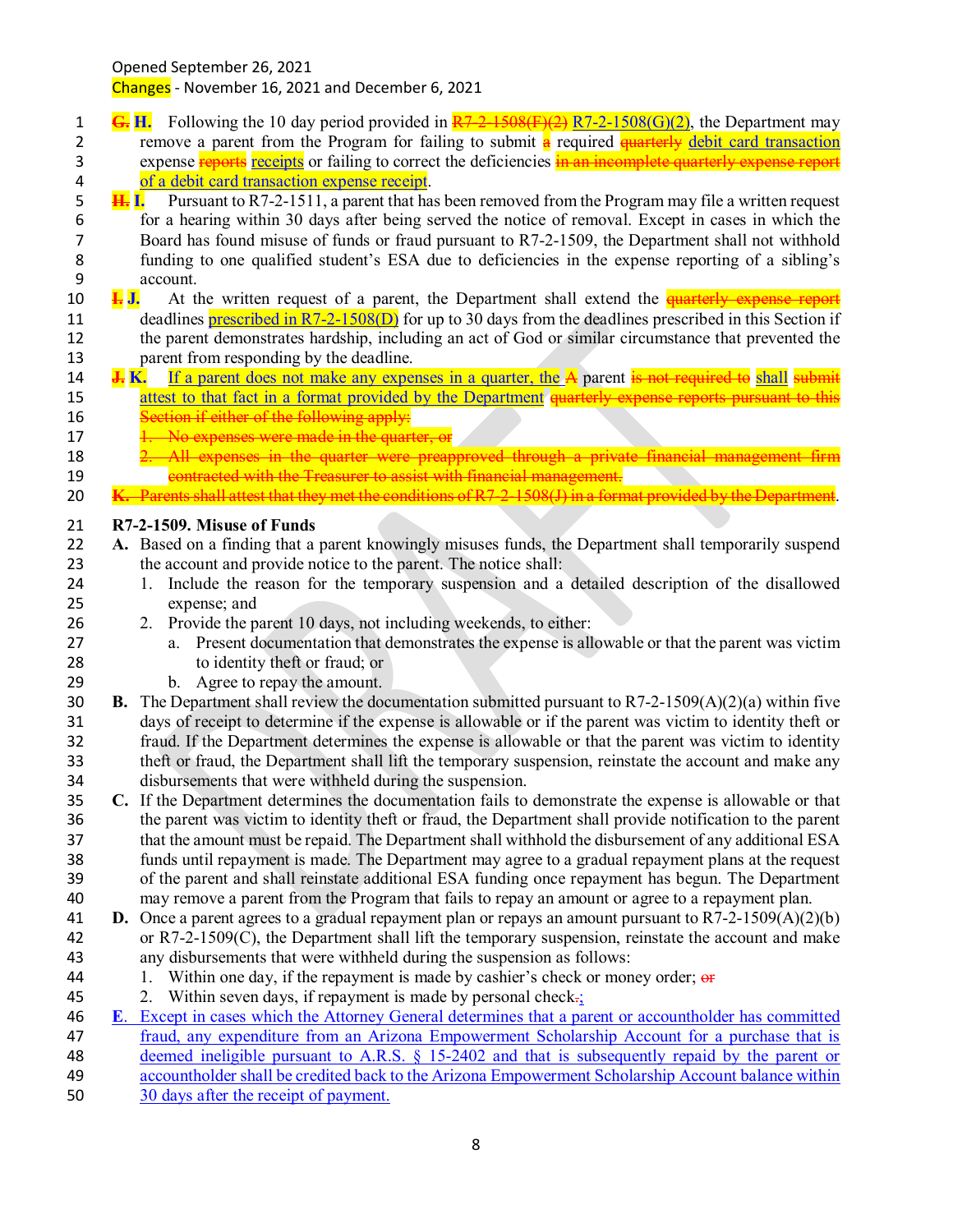Changes - November 16, 2021 and December 6, 2021

- **E.** Pursuant to R7-2-1511, a parent who has been removed from the Program pursuant to this Section may file a written request for a hearing within 30 days after being served the notice of removal.
- **F.** The Department shall refer a case to the Board if a parent does not file an appeal pursuant to R7-2-1511 and either:
- 1. Fails to repay the amount of a disallowed expense, or
	-
- 6 2. Fails to make a payment on a gradual repayment plan.<br>7 G. On a finding of misuse of monies, the Board may refer the c **G.** On a finding of misuse of monies, the Board may refer the case to the Attorney General who may bring an action to recover the monies. Upon obtaining evidence of fraudulent use of an account, the Board may refer the case to the Attorney General for the purpose of a criminal investigation.
- **H.** A parent or qualified student is not eligible to enroll a qualified student in the ESA Program if that parent was an account holder on an account that was referred to the Attorney General for misuse of monies unless the parent's expense was subsequently found to be allowable or the parent was the victim of identity theft or fraud.
- **I.** If a parent commits fraud, the Department shall withhold funds from all accounts in the parent's name and close the accounts.

# **R7-2-1510. Corrective Action**

- **A.** Except for misuse of funds **and or** failing to submit a **quarterly debit card transaction** expense reports 18 receipts pursuant to R7-2-1508, if the Department finds that a parent violated A.R.S. § 15-2401 et seq, this Article or the terms and conditions set forth by the Department in the contract signed by the parent, the Department shall:
- 21 1. Temporarily suspend the account;
- 22 2. Provide notice to the parent of the violation, including an explanation of the violation; and
- 23 3. Provide the parent  $\frac{30}{10}$  days to correct the violation.
- **B.** The Department may remove a parent or qualified student from the Program for failing to correct a violation pursuant to this Section.
- **C.** Pursuant to R7-2-1511, a parent or qualified student who has been removed from the Program pursuant to this Section may file a written request for a hearing within 30 days after being served the notice of removal.

## **R7-2-1511. Appeals**

 **A.** A parent may appeal to the Board any administrative decision the Department makes pursuant to Arizona Revised Statutes, Title 15, Chapter 19, Article 1, including determinations of allowable expenses, removal from the Program or enrollment eligibility.

## **B.** Stay

- **B.** 1. Pending the resolution of an appeal during which an account is suspended, a parent may request a stay on the account suspension.
- 36  $\frac{1}{2}$ . Included in the request for a hearing filed pursuant to R7-2-1511(F), a parent may file a request to the Board to stay an account suspension. Such request shall be in writing and shall address the matters stated in the Department's notice in R7-2-1511(E).
- $\frac{2}{2}$  b. The Department may file a response to the parent's request to stay the suspension of the account. Such response shall be filed with the Board within five business days of receipt of the parent's request to stay the suspension. Such response shall be in writing and shall address the matters stated in the parent's request.
- 43 3. c. Within 10 business days after receipt of the Department's response, the executive director of the Board or his/her designee shall make a written determination to either:
- **a.** i. Proceed with suspension of the account, or 46 b. ii. Stay all or part of the suspension of the account if there is a reasonable probability that 47 the appeal will be upheld or that the stay is in the best interest of the State. If a stay is issued, the Department may not withhold funding or contract renewal for the account holder on account
- of the appealed administrative decision during the stay unless directed by the Board to do so.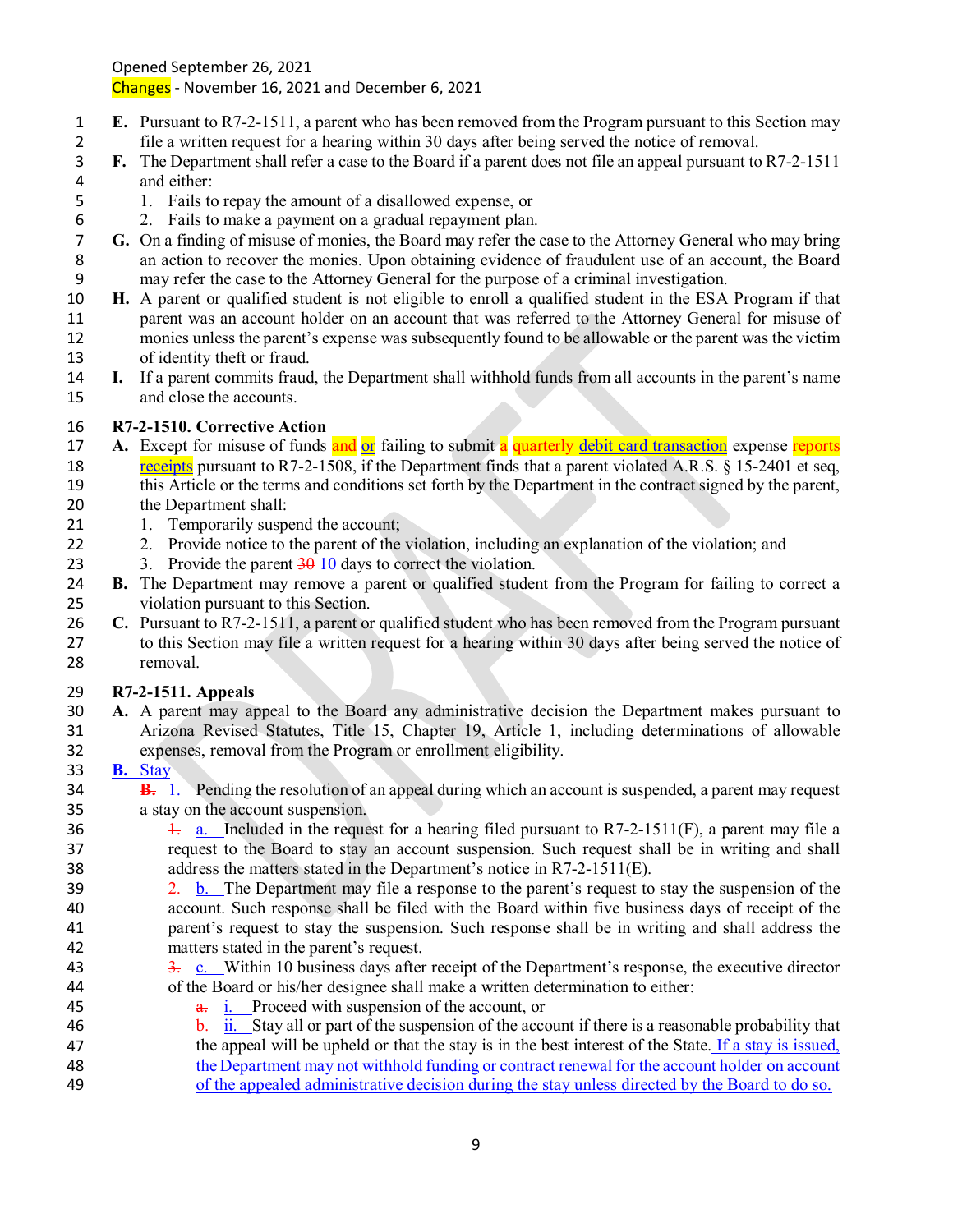- 4. d. The executive director or his/her designee shall provide the parent and the Department with a written copy of the stay determination including the basis for the determination.
- 5. The request for or issuance of a suspension does not toll the 60 day period in which the 4 **administrative hearing is to be held.**<br>5 **C.** Notwithstanding any other Section, the I
- **C.** Notwithstanding any other Section, the Department may, with the agreement of the account holder on the resolution, informally resolve a disputed administrative action at any time without a formal appeal pursuant to this Article.
- **D.** The Department, on its website and in the parent handbook, shall provide information on the Board's 9 appeals process on it's website.
- **E.** The Department shall provide parents with written notice of an appealable action taken by the Department. Such written notice shall inform the parents of his/her right to request a hearing on the action and shall include the following:
- 13 1. The statute or rule that is alleged to have been violated or on which the action is based;
- 2. Identify, with reasonable particularity, the nature of any alleged violation or action;
- 3. Include a description of the parent's right to request a hearing on the appealable agency action; and 4. Include a description of the parent's right to request an informal settlement conference.
- **F.** Within 30 days after being served with notice of an appealable action, a parent may file a request for a 18 hearing to be held before an administrative law judge. The notice must be in writing and shall state the following:
- 20 1. The identity of the party requesting the hearing,
- 21 2. The mailing address of the party requesting the hearing,
- 22 3. The agency that rendered the decision related to the appealable action,
- 23 4. Identification of the action being appealed, and
- 24 5. A concise statement of the reasons for the request for hearing.
- 6. A copy of the administrative decision issued by the Department, and
- 7. Any other information or documentation requested by the Board applicable to the appeal process.
- **G.** If good cause is shown submitted, the Board may accept a request for a hearing that is not filed in a timely manner. Such request must be made in writing and state the basis for not filing the request on time.
- **H.** If a parent requests a hearing pursuant to R7-2-1511(E) R7-2-1511(F) and includes all of the items 31 listed in R7-2-1511(E) R7-2-1511(F), the Board shall notify OAH and request schedule a hearing be scheduled before an administrative law judge.
- **I.** The Board shall notify the Department when a hearing date before OAH has been scheduled. The Board 34 shall provide all parties with a written notice at least  $\frac{30}{20}$  days prior to the date set for the hearing. The notice shall include:
- 1. A statement of the time, place and nature of the hearing;
- 2 A statement of the legal authority and jurisdiction under which the hearing is to be held;
- 3. A reference to the particular sections of the statutes and rules involved; and
- 4. A short and plain statement of the matters asserted. If a party is unable to state the matters in detail at the time the notice is served, the initial notice may be limited to a statement of the issues involved. Thereafter upon application a more definite and detailed statement shall be furnished.
- **J.** All notices shall be served via personal delivery or certified mail, return receipt requested or by any other method reasonably calculated to effect actual notice on the agency and all parties to the action at each party's last address of record.
- **K.** A hearing on the appealable action shall be held 60 days after the notice of a complete appeal is filed and may be advanced or delayed on the agreement of the parties or on a showing of good cause.
- **L.** Informal Settlement Conference
- 1. A parent may request an informal settlement conference be held with the Department. The request shall be in writing and shall be filed with the Department, and a copy provided to the Board, no 50 later than  $\frac{20 \text{ 10}}{20}$  days before the hearing after the Board provides notice that the appeal is complete.
- 51 The Department shall hold an informal settlement conference within  $\frac{15}{15}$  seven days after receiving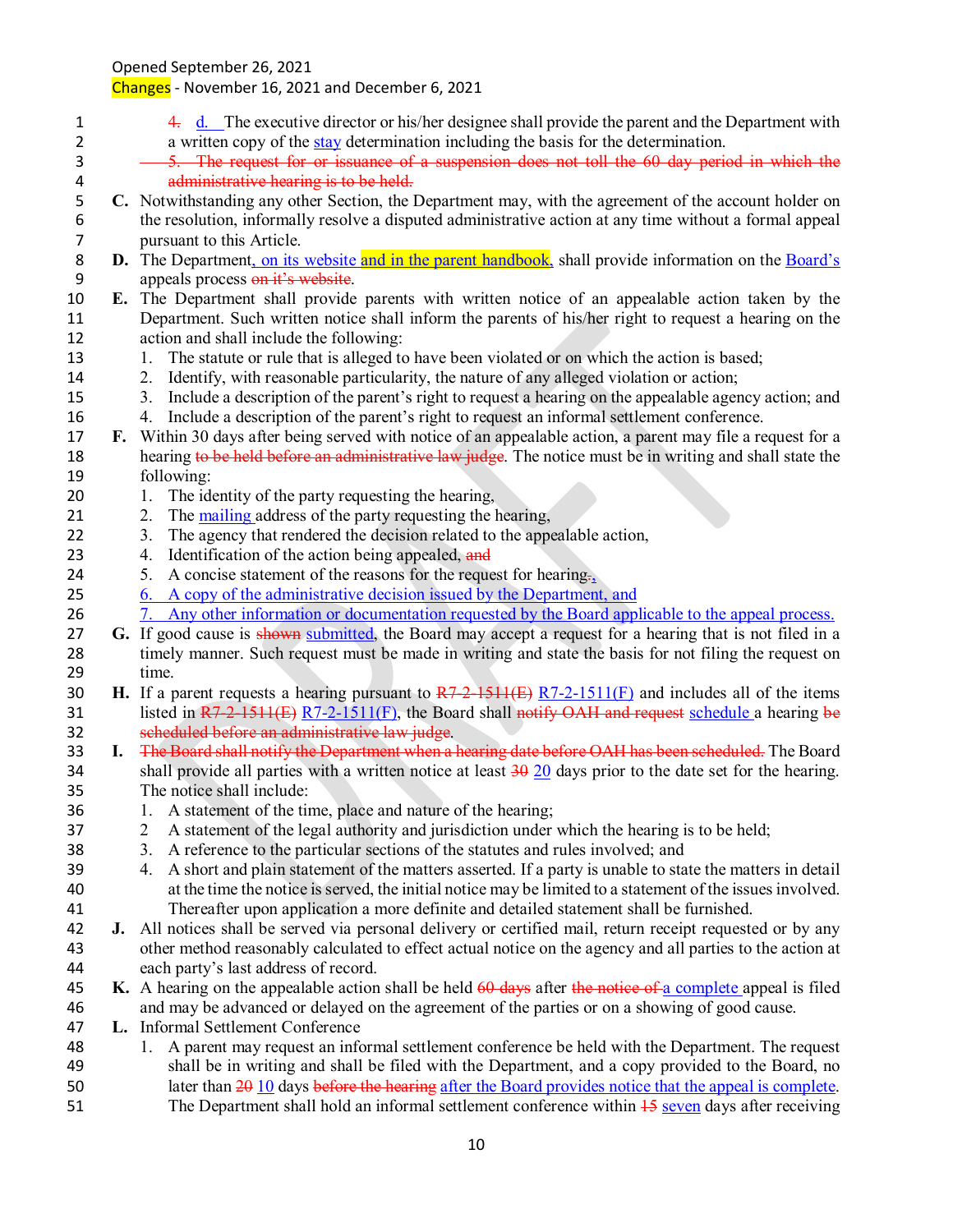| copy provided to the Department. The Department shall notify the Board of the result of the<br>informal settlement conference within five days of the conclusion of the informal settlement<br>conference or prior to the hearing date, whichever is first. The request for an informal settlement<br>conference does not alter the date the toll the 60 day period in which the administrative hearing is<br>2. If an informal settlement conference is held, a person with the authority to act on behalf of the<br>Department must represent the Department at the conference. The Department representative shall<br>notify the parent in writing that statements, either written or oral, made at the conference, including<br>a written document, created or expressed solely for the purpose of settlement negotiations are<br>M. Informal disposition may be made by stipulation, agreed settlement, consent order or default.<br>All hearings shall be conducted before an administrative law judge pursuant to A.R.S. Title 41,<br>2. The parties to the appealable agency action have the right to be represented by legal counsel or to |
|-----------------------------------------------------------------------------------------------------------------------------------------------------------------------------------------------------------------------------------------------------------------------------------------------------------------------------------------------------------------------------------------------------------------------------------------------------------------------------------------------------------------------------------------------------------------------------------------------------------------------------------------------------------------------------------------------------------------------------------------------------------------------------------------------------------------------------------------------------------------------------------------------------------------------------------------------------------------------------------------------------------------------------------------------------------------------------------------------------------------------------------------------------|
|                                                                                                                                                                                                                                                                                                                                                                                                                                                                                                                                                                                                                                                                                                                                                                                                                                                                                                                                                                                                                                                                                                                                                     |
|                                                                                                                                                                                                                                                                                                                                                                                                                                                                                                                                                                                                                                                                                                                                                                                                                                                                                                                                                                                                                                                                                                                                                     |
|                                                                                                                                                                                                                                                                                                                                                                                                                                                                                                                                                                                                                                                                                                                                                                                                                                                                                                                                                                                                                                                                                                                                                     |
|                                                                                                                                                                                                                                                                                                                                                                                                                                                                                                                                                                                                                                                                                                                                                                                                                                                                                                                                                                                                                                                                                                                                                     |
|                                                                                                                                                                                                                                                                                                                                                                                                                                                                                                                                                                                                                                                                                                                                                                                                                                                                                                                                                                                                                                                                                                                                                     |
|                                                                                                                                                                                                                                                                                                                                                                                                                                                                                                                                                                                                                                                                                                                                                                                                                                                                                                                                                                                                                                                                                                                                                     |
|                                                                                                                                                                                                                                                                                                                                                                                                                                                                                                                                                                                                                                                                                                                                                                                                                                                                                                                                                                                                                                                                                                                                                     |
|                                                                                                                                                                                                                                                                                                                                                                                                                                                                                                                                                                                                                                                                                                                                                                                                                                                                                                                                                                                                                                                                                                                                                     |
|                                                                                                                                                                                                                                                                                                                                                                                                                                                                                                                                                                                                                                                                                                                                                                                                                                                                                                                                                                                                                                                                                                                                                     |
|                                                                                                                                                                                                                                                                                                                                                                                                                                                                                                                                                                                                                                                                                                                                                                                                                                                                                                                                                                                                                                                                                                                                                     |
|                                                                                                                                                                                                                                                                                                                                                                                                                                                                                                                                                                                                                                                                                                                                                                                                                                                                                                                                                                                                                                                                                                                                                     |
|                                                                                                                                                                                                                                                                                                                                                                                                                                                                                                                                                                                                                                                                                                                                                                                                                                                                                                                                                                                                                                                                                                                                                     |
|                                                                                                                                                                                                                                                                                                                                                                                                                                                                                                                                                                                                                                                                                                                                                                                                                                                                                                                                                                                                                                                                                                                                                     |
|                                                                                                                                                                                                                                                                                                                                                                                                                                                                                                                                                                                                                                                                                                                                                                                                                                                                                                                                                                                                                                                                                                                                                     |
|                                                                                                                                                                                                                                                                                                                                                                                                                                                                                                                                                                                                                                                                                                                                                                                                                                                                                                                                                                                                                                                                                                                                                     |
|                                                                                                                                                                                                                                                                                                                                                                                                                                                                                                                                                                                                                                                                                                                                                                                                                                                                                                                                                                                                                                                                                                                                                     |
| 3. A prehearing conference may be held upon order of the administrative law judge or upon request                                                                                                                                                                                                                                                                                                                                                                                                                                                                                                                                                                                                                                                                                                                                                                                                                                                                                                                                                                                                                                                   |
| of any party. The Board shall schedule a prehearing conference on request of any party. Either party                                                                                                                                                                                                                                                                                                                                                                                                                                                                                                                                                                                                                                                                                                                                                                                                                                                                                                                                                                                                                                                |
| may waive appearance by filing the request in writing to the Board no later than five days before                                                                                                                                                                                                                                                                                                                                                                                                                                                                                                                                                                                                                                                                                                                                                                                                                                                                                                                                                                                                                                                   |
| the prehearing conference. A prehearing conference may be held for the following purposes:                                                                                                                                                                                                                                                                                                                                                                                                                                                                                                                                                                                                                                                                                                                                                                                                                                                                                                                                                                                                                                                          |
|                                                                                                                                                                                                                                                                                                                                                                                                                                                                                                                                                                                                                                                                                                                                                                                                                                                                                                                                                                                                                                                                                                                                                     |
|                                                                                                                                                                                                                                                                                                                                                                                                                                                                                                                                                                                                                                                                                                                                                                                                                                                                                                                                                                                                                                                                                                                                                     |
| Identify and exchange lists of witnesses and exhibits intended to be introduced at the hearing;                                                                                                                                                                                                                                                                                                                                                                                                                                                                                                                                                                                                                                                                                                                                                                                                                                                                                                                                                                                                                                                     |
|                                                                                                                                                                                                                                                                                                                                                                                                                                                                                                                                                                                                                                                                                                                                                                                                                                                                                                                                                                                                                                                                                                                                                     |
|                                                                                                                                                                                                                                                                                                                                                                                                                                                                                                                                                                                                                                                                                                                                                                                                                                                                                                                                                                                                                                                                                                                                                     |
|                                                                                                                                                                                                                                                                                                                                                                                                                                                                                                                                                                                                                                                                                                                                                                                                                                                                                                                                                                                                                                                                                                                                                     |
|                                                                                                                                                                                                                                                                                                                                                                                                                                                                                                                                                                                                                                                                                                                                                                                                                                                                                                                                                                                                                                                                                                                                                     |
|                                                                                                                                                                                                                                                                                                                                                                                                                                                                                                                                                                                                                                                                                                                                                                                                                                                                                                                                                                                                                                                                                                                                                     |
|                                                                                                                                                                                                                                                                                                                                                                                                                                                                                                                                                                                                                                                                                                                                                                                                                                                                                                                                                                                                                                                                                                                                                     |
|                                                                                                                                                                                                                                                                                                                                                                                                                                                                                                                                                                                                                                                                                                                                                                                                                                                                                                                                                                                                                                                                                                                                                     |
|                                                                                                                                                                                                                                                                                                                                                                                                                                                                                                                                                                                                                                                                                                                                                                                                                                                                                                                                                                                                                                                                                                                                                     |
|                                                                                                                                                                                                                                                                                                                                                                                                                                                                                                                                                                                                                                                                                                                                                                                                                                                                                                                                                                                                                                                                                                                                                     |
|                                                                                                                                                                                                                                                                                                                                                                                                                                                                                                                                                                                                                                                                                                                                                                                                                                                                                                                                                                                                                                                                                                                                                     |
| All staff memoranda, other than privileged communications, or data submitted to the hearing                                                                                                                                                                                                                                                                                                                                                                                                                                                                                                                                                                                                                                                                                                                                                                                                                                                                                                                                                                                                                                                         |
|                                                                                                                                                                                                                                                                                                                                                                                                                                                                                                                                                                                                                                                                                                                                                                                                                                                                                                                                                                                                                                                                                                                                                     |
|                                                                                                                                                                                                                                                                                                                                                                                                                                                                                                                                                                                                                                                                                                                                                                                                                                                                                                                                                                                                                                                                                                                                                     |
|                                                                                                                                                                                                                                                                                                                                                                                                                                                                                                                                                                                                                                                                                                                                                                                                                                                                                                                                                                                                                                                                                                                                                     |
| Findings of fact shall be based exclusively on the evidence and on matters officially noticed.                                                                                                                                                                                                                                                                                                                                                                                                                                                                                                                                                                                                                                                                                                                                                                                                                                                                                                                                                                                                                                                      |
| 6. A participant of record shall not communicate, either directly or indirectly, with the Hearing Officer                                                                                                                                                                                                                                                                                                                                                                                                                                                                                                                                                                                                                                                                                                                                                                                                                                                                                                                                                                                                                                           |
|                                                                                                                                                                                                                                                                                                                                                                                                                                                                                                                                                                                                                                                                                                                                                                                                                                                                                                                                                                                                                                                                                                                                                     |
|                                                                                                                                                                                                                                                                                                                                                                                                                                                                                                                                                                                                                                                                                                                                                                                                                                                                                                                                                                                                                                                                                                                                                     |
| Communication is during a scheduled proceeding, where an absent participant of record fails                                                                                                                                                                                                                                                                                                                                                                                                                                                                                                                                                                                                                                                                                                                                                                                                                                                                                                                                                                                                                                                         |
|                                                                                                                                                                                                                                                                                                                                                                                                                                                                                                                                                                                                                                                                                                                                                                                                                                                                                                                                                                                                                                                                                                                                                     |
|                                                                                                                                                                                                                                                                                                                                                                                                                                                                                                                                                                                                                                                                                                                                                                                                                                                                                                                                                                                                                                                                                                                                                     |
| 7. The Hearing Officer may postpone, continue, or cancel a hearing for good cause upon the written                                                                                                                                                                                                                                                                                                                                                                                                                                                                                                                                                                                                                                                                                                                                                                                                                                                                                                                                                                                                                                                  |
| request of either party. The participant of record must establish good cause for the written request.                                                                                                                                                                                                                                                                                                                                                                                                                                                                                                                                                                                                                                                                                                                                                                                                                                                                                                                                                                                                                                               |
| 8. For good cause shown, the hearing officer may grant continuances and extensions of time for filing                                                                                                                                                                                                                                                                                                                                                                                                                                                                                                                                                                                                                                                                                                                                                                                                                                                                                                                                                                                                                                               |
|                                                                                                                                                                                                                                                                                                                                                                                                                                                                                                                                                                                                                                                                                                                                                                                                                                                                                                                                                                                                                                                                                                                                                     |
| The Hearing Officer may direct a party to submit additional memorandum or information within a<br>reasonable period of time. The Hearing Officer shall grant the opposing party a reasonable period                                                                                                                                                                                                                                                                                                                                                                                                                                                                                                                                                                                                                                                                                                                                                                                                                                                                                                                                                 |
|                                                                                                                                                                                                                                                                                                                                                                                                                                                                                                                                                                                                                                                                                                                                                                                                                                                                                                                                                                                                                                                                                                                                                     |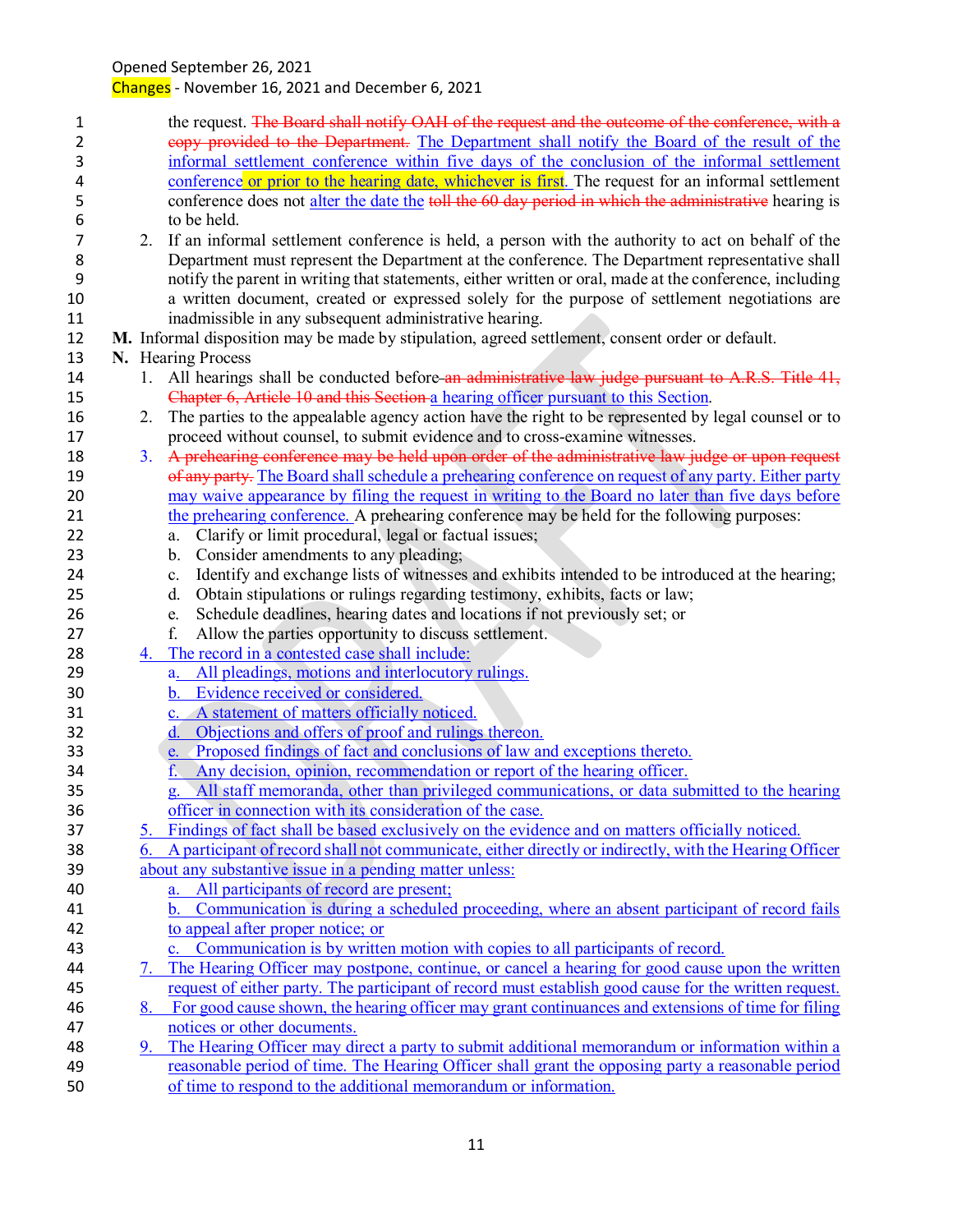| $\mathbf{1}$ |                  |    | 10. Upon written request, any party may request an opportunity to compare a document copy with the                                              |
|--------------|------------------|----|-------------------------------------------------------------------------------------------------------------------------------------------------|
| 2            |                  |    | original. The Hearing Officer may grant the request if the record establishes good cause.                                                       |
| 3            | <u>O.</u>        |    | <b>Conduct of Hearing</b>                                                                                                                       |
| 4            |                  |    | 4.1. All hearings shall be recorded. The administrative law judge Board shall secure either a court                                             |
| 5            |                  |    | reporter or an electronic means of producing a clear and accurate record of the proceeding.                                                     |
| 6            |                  |    | $\frac{5.2}{2}$ . A hearing may be conducted in an informal manner and without adherence to the rules of evidence                               |
| 7            |                  |    | required in judicial proceedings. Neither the manner of conducting the hearing nor the failure to                                               |
| 8            |                  |    | adhere to the rules of evidence required in judicial proceedings shall be grounds for reversing any                                             |
| 9            |                  |    | administrative decision or order if the evidence supporting the decision or order is substantial,                                               |
| 10           |                  |    | reliable and probative.                                                                                                                         |
| 11           |                  |    | 3. The parties may submit proposed findings of fact and conclusions of law prior to the hearing. The                                            |
| 12           |                  |    | hearing officer may require that the parties submit proposed findings of fact and conclusions of law                                            |
| 13           |                  |    | prior to the hearing or at the close of evidence                                                                                                |
| 14           |                  |    | 4. All interested parties shall be ready and present with all witnesses and documents at the time and                                           |
| 15           |                  |    | place specified in the notice of hearing and shall be prepared at such time to dispose of all issues                                            |
| 16           |                  |    | and questions involved in the appeal. An interested party shall arrange for the presence of that                                                |
| 17           |                  |    | party's witnesses at a hearing.                                                                                                                 |
| 18           |                  |    | 5. If a party fails to appear at a hearing, the hearing body may proceed with the presentation of the                                           |
| 19           |                  |    | evidence of the appearing party.                                                                                                                |
| 20           |                  |    | 6. The Hearing Officer conducting the hearing may close the hearing to other than interested parties                                            |
| 21           |                  |    | to the extent necessary to protect the interests and rights of the interested parties, within the                                               |
| 22           |                  |    | requirements of A.R.S. §§ 38-431.01, and 38-431.03.                                                                                             |
| 23           |                  |    | 7. The Hearing Officer may conduct all or part of the hearing by telephone other electronic means, as                                           |
| 24           |                  |    | long as each party has an opportunity to participate in the entire proceeding as it takes place.                                                |
| 25           |                  |    | 8. Conduct at any hearing that is disruptive or shows contempt for the proceeding shall be grounds<br>for exclusion from further participation. |
| 26<br>27     | $P_{\rm c}$      |    | Evidence                                                                                                                                        |
| 28           |                  |    | All witnesses shall testify under oath or affirmation. The hearing officer shall administer oaths and                                           |
| 29           |                  |    | affirmations.                                                                                                                                   |
| 30           |                  |    | 2. The hearing officer shall afford interested parties an opportunity either to present oral or                                                 |
| 31           |                  |    | documentary evidence, or both, and to conduct such cross-examination as may be required for a                                                   |
| 32           |                  |    | full and fair disclosure of the facts. The hearing officer may limit the time of oral argument.                                                 |
| 33           |                  |    | 3. The hearing officer may choose to admit evidence, a witness' deposition, or a witness' affidavit                                             |
| 34           |                  |    | and determine evidentiary weight of all submitted evidence. The party taking a witness' deposition                                              |
| 35           |                  |    | or affidavit shall bear all deposition-related or affidavit-related costs. The hearing officer shall                                            |
| 36           |                  |    | make rulings necessary to prevent argumentative, repetitive, or irrelevant questioning, to exclude                                              |
| 37           |                  |    | evidence the hearing officer determines to be irrelevant, immaterial or unduly repetitious, and to                                              |
| 38           |                  |    | expedite the examination to the extent consistent with the disclosure of all relevant testimony and                                             |
| 39           |                  |    | information.                                                                                                                                    |
| 40           | $\mathbf{0}$ .   |    | <b>Stipulations</b>                                                                                                                             |
| 41           |                  |    | Parties to any contested case may stipulate, in writing, agreement upon any matter involved in the                                              |
| 42           |                  |    | proceeding. If approved by the <b>presiding</b> hearing officer, agreement on matters of procedure shall be                                     |
| 43           |                  |    | binding upon the parties to the stipulation. No substantive matter agreed to by the parties shall be binding                                    |
| 44           |                  |    | upon the Board unless incorporated into the decision of the Board.                                                                              |
| 45           | <del>O.</del> R. |    | Final Administrative Decision                                                                                                                   |
| 46           |                  | 1. | The administrative law judge hearing officer shall issue a written decision recommendation within                                               |
| 47           |                  |    | 20 days after the hearing is concluded. The written decision recommendation shall contain a concise                                             |
| 48           |                  |    | explanation of the reasons supporting the <b>decision</b> recommendation, including the findings of fact                                        |
| 49           |                  |    | and conclusions of law.                                                                                                                         |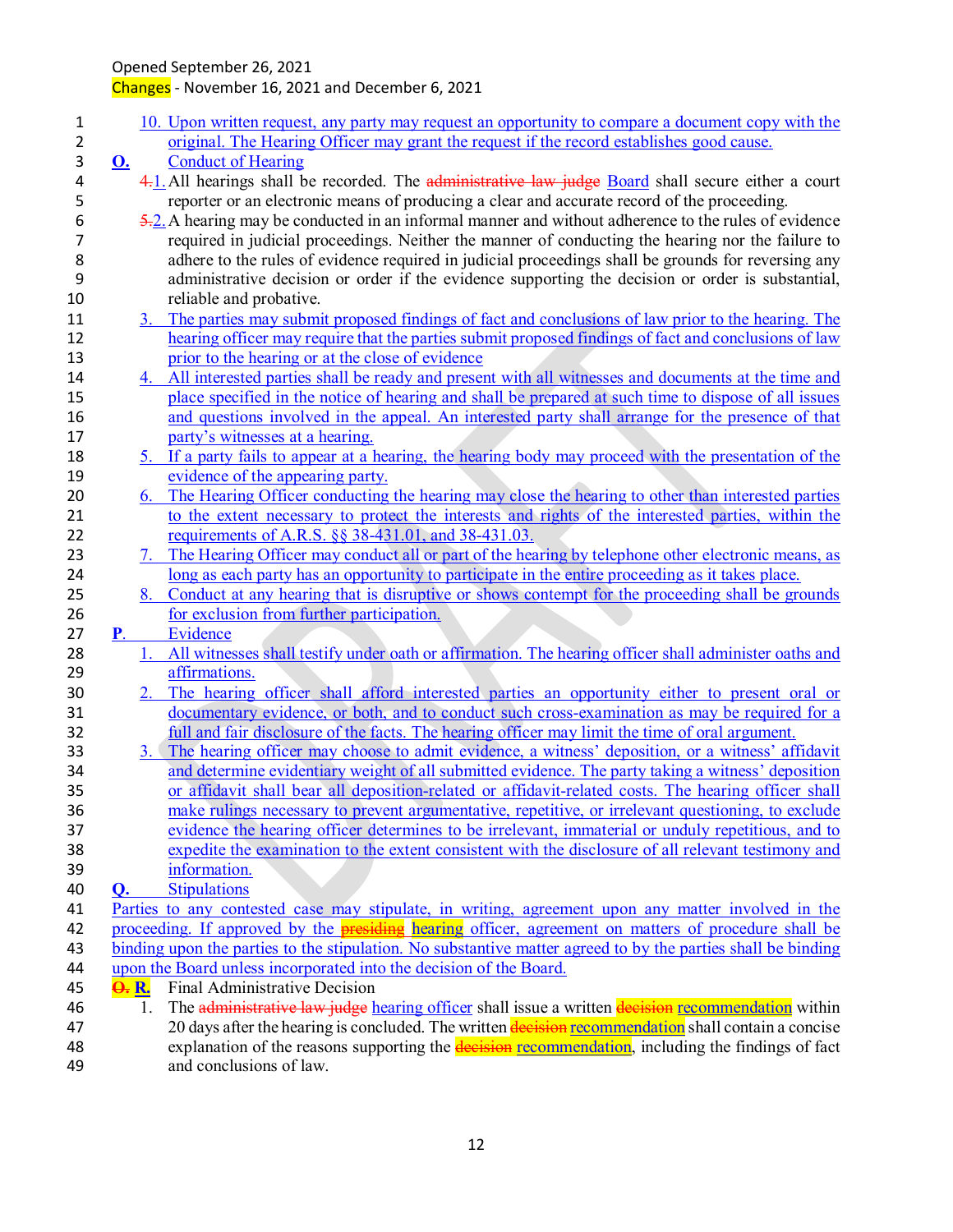| 1  | 2.           | The administrative law judge hearing officer shall serve a copy of the decision recommendation on             |
|----|--------------|---------------------------------------------------------------------------------------------------------------|
| 2  |              | the Board. On request of the Board, <b>OAH</b> the hearing officer shall also transmit to the Board the       |
| 3  |              | record of the hearing as described in A.R.S. § 12-904.                                                        |
| 4  | 3.           | At one of the following two regularly scheduled meetings of the Board within 30 days after the                |
| 5  |              | date that OAH the hearing officer sends a copy of the administrative law judge's decision                     |
| 6  |              | recommendation to the Board, the Board may review the decision recommendation and accept,                     |
| 7  |              | reject or modify it.                                                                                          |
| 8  |              | If the Board declines to review the administrative law judge's hearing officer's decision<br>a.               |
| 9  |              | recommendation, the Board shall serve a copy of the decision recommendation on all parties.                   |
| 10 |              | If the Board rejects or modifies the decision recommendation, the Board shall-file with the<br>$\mathbf{b}$ . |
| 11 |              | OAH, and serve on all parties, a copy of the administrative law judge's hearing officer's                     |
| 12 |              | decision recommendation with the rejection or modification and a written justification setting                |
| 13 |              | forth the reasons for the rejection or modification of each finding of fact or conclusion of law.             |
| 14 |              | If there is a rejection or modification of a conclusion of law, the written justification shall be            |
| 15 |              | sent to the president of the Senate and the speaker of the House of Representatives.                          |
| 16 |              | e. Except as otherwise provided in this subsection, if the Board does not accept, reject or modify            |
| 17 |              | the administrative law judge's decision within 30 days after the date that OAH sends a copy of                |
| 18 |              | the administrative law judge's decision to the Board, as evidenced by receipt of such action by               |
| 19 |              | OAH by the thirtieth day, OAH shall certify the administrative law judge's decision as the final              |
| 20 |              | administrative decision.                                                                                      |
| 21 |              | d. If the Board meets monthly or less frequently and if OAH sends the administrative law judge's              |
| 22 |              | decision at least 30 days before the next meeting of the Board and if the Board does not accept,              |
| 23 |              | reject or modify the administrative law judge's decision at the next meeting of the Board, as                 |
| 24 |              | evidenced by receipt of such action by OAH within five days after the meeting, OAH shall                      |
| 25 |              | eertify the administrative law judge's decision as the final administrative decision.                         |
| 26 | 4.           | The Board shall provide all parties with at least 20 days written notice of the date, time and location       |
| 27 |              | of the public meeting at which the Board will consider the administrative law judge's hearing                 |
| 28 |              | officer's decision recommendation.                                                                            |
| 29 |              | 5. A copy of the administrative law judge's decision is sent on personal delivery of the decision or          |
| 30 |              | five days after the decision is mailed to the Board.                                                          |
| 31 |              | 6. A party may appeal a final administrative decision pursuant to A.R.S. Title 12, Chapter 7, Article         |
| 32 |              | 6, except that if a party has not requested a hearing on receipt of a notice of appealable agency             |
| 33 |              | action pursuant to A.R.S. § 41-1092.03, the appealable agency action is not subject to judicial               |
| 34 |              | review.                                                                                                       |
| 35 | <u>P. S.</u> | Rehearing and review of decisions                                                                             |
| 36 |              | A party may file a motion for rehearing or review within $\frac{30}{10}$ days after service of the final      |
| 37 |              | administrative decision. The motion shall be in writing and state the basis upon which the rehearing          |
| 38 |              | or review is requested. The motion shall be filed with the Board and a copy provided to the opposing          |
| 39 |              | party. When a motion of rehearing is based on new evidence, the new evidence shall be served to               |
| 40 |              | the Board with the written motion.                                                                            |
| 41 | 2.           | The opposing party may file a response to the motion for rehearing within 15 days after the date              |
| 42 |              | the motion for rehearing is filed. The response shall be in writing and address the basis upon which          |
| 43 |              | the rehearing or review is requested. The motion shall be filed with the Board and a copy provide             |
| 44 |              | to the moving party.                                                                                          |
| 45 | 3.           | The Board shall rule on the motion within 15 days after the response to the motion is filed or, if a          |
| 46 |              | response is not filed, within five days of the expiration of the response period. A rehearing of a            |
| 47 |              | final administrative decision by the Board may be granted for any of the following causes materially          |
| 48 |              | affecting the moving party's rights:                                                                          |
| 49 |              | a. Except as provided for in $R7-2-1511(0)(2)$ , irregularity in the administrative proceedings               |
| 50 |              | of the hearing, or abuse of discretion, whereby the moving party was deprived of a fair hearing;              |
| 51 |              | b. Misconduct of the hearing officer; or                                                                      |
|    |              |                                                                                                               |